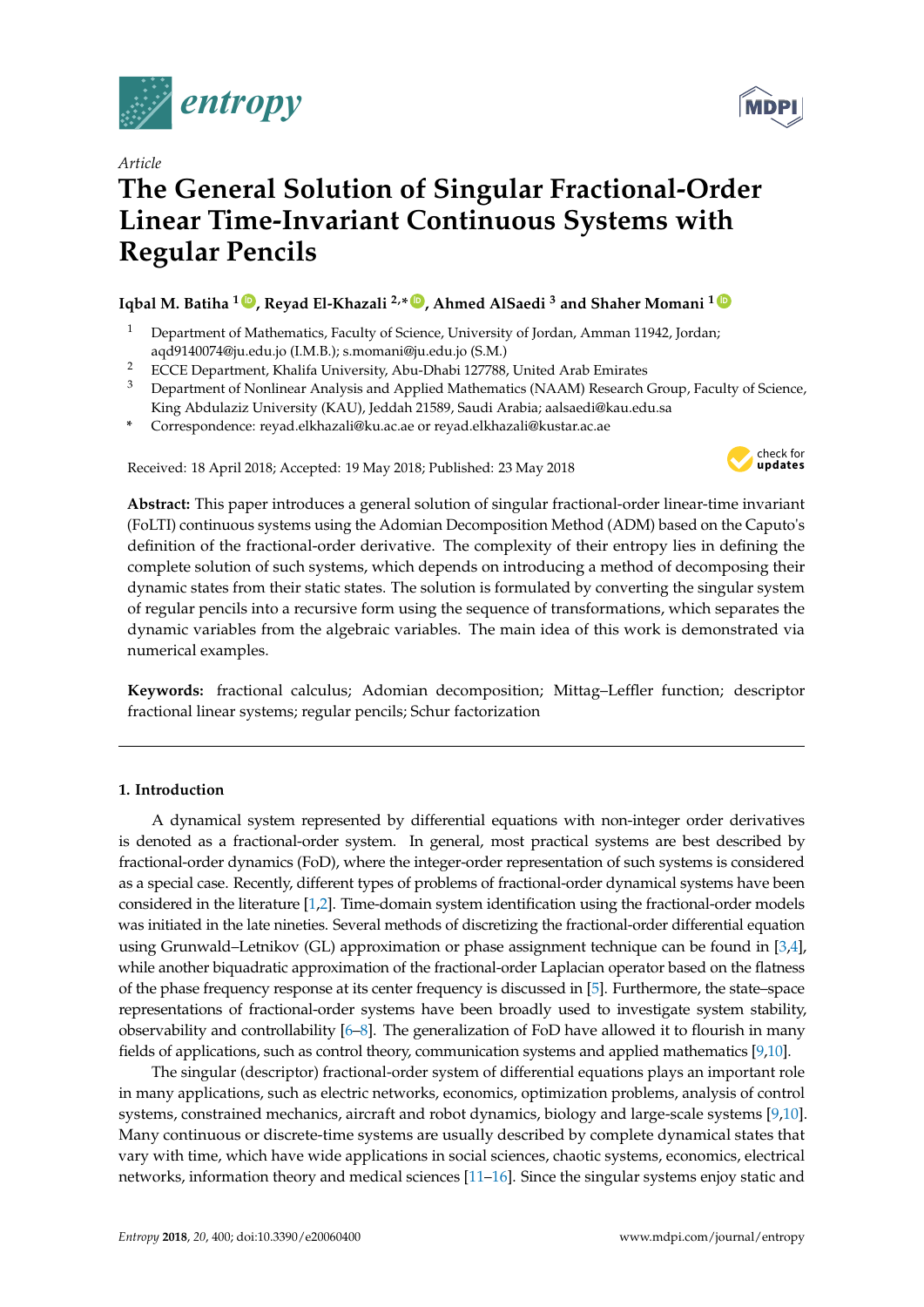dynamic states, the complexity of their entropy depends on the methods of decomposing these states from each other to completely identify the analytical solution of such systems.

The solution of singular systems with regular and singular pencils was discussed in references [17–21], while the optimal solution of a class of singular linear systems of regular and singular pencils that have non-consistent linear systems of nabla difference equations with non-consistent initial conditions was discussed in reference [22]. The relationship between the solutions of an initial value problem of a linear singular system of fractional nabla difference equations, its proper dual system and its transposed dual system as well as introduced necessary and sufficient conditions for the existence and uniqueness of their solution were thoroughly investigated in reference [23]. The initial value problem of a class of non-homogeneous singular systems of fractional nabla difference equations with constant matrix coefficients was investigated in reference [24], which considered two cases: square coefficient matrices with a singular leading coefficient and regular pencils; and square and non-square matrices of singular pencils.

In this work, we only considered singular linear systems with regular pencils. The case of the systems of singular pencils is left for further development. To find the general solution of fractional-order singular systems, the Adomian Decomposition Method (ADM) [22,23] is extended by first introducing the general solution of the regular commensurate fractional-order linear-time invariant (FoLTI) continuous systems, which is described by the following general form:

$$
D^{\alpha}x(t) = Ax(t) + Bu(t), 0 < \alpha \le 1,
$$
\n(1a)

$$
y(t) = Cx(t) + Du(t),
$$
 (1b)

where  $x(t) \in \mathbb{R}^n$ ,  $u(t) \in \mathbb{R}^m$  and  $y(t) \in \mathbb{R}^p$  are the system states, the input, and output vectors, respectively; while  $A \in \mathbb{R}^{n \times n}$ ,  $B \in \mathbb{R}^{n \times m}$ ,  $C \in \mathbb{R}^{p \times n}$  and  $D \in \mathbb{R}^{p \times m}$  are the system constant matrices.

The ADM is extended here to obtain the solution of a singular FoLTI continuous system that has the following general form:

$$
ED^{\alpha}x(t) = Ax(t) + Bu(t), 0 < \alpha \le 1,
$$
\n(2a)

$$
y(t) = Cx(t) + Du(t),
$$
 (2b)

where  $E \in \mathbb{R}^{n \times n}$  is a singular matrix;  $x(t) \in \mathbb{R}^n$  is the pseudo-state;  $u(t) \in \mathbb{R}^m$  is the control input;  $y(t) \in \mathbb{R}^p$  is the output; and  $A \in \mathbb{R}^{n \times n}$ ,  $B \in \mathbb{R}^{n \times m}$  and  $C \in \mathbb{R}^{p \times n}$  with rank  $C = p$ .

**Definition 1.** [24] *The matrix pencil sE* − *A*, where *E* and  $A \in \mathbb{R}^{n \times q}$  and for an arbitrary  $s \in \mathbb{C}$ , is called:

- *(1) Regular when*  $n = q$  *and det*  $(sE A) \neq 0$ ,
- *(2) Singular when*  $n = q$  *or*  $n \neq q$  *and det*  $(sE A) = 0$ .

In this work, we considered the class of regular pencils with a singular matrix *E*. Singular fractional-order systems consist of coupled differential and algebraic equations. The control of singular fractional-order systems is not well-flourished compared to that of the conventional dynamical systems. However, it is possible to use the sequence of transformations to decouple the differential and the algebraic parts of the system from each other, thus enabling the application of the standard state–space control theory to a dynamical subsystem of a lower order [24–27].

There are three main steps used to decouple the system's static and dynamic parts from each other. The first one involves using the generalized Schur decomposition method, the second one involves solving a coupled Sylvester equation and the third one involves constructing well-defined transformation matrices [28,29]. The first step is thoroughly investigated using numerical linear algebra. Various existing methods for transforming a matrix into a Jordan-Schur form and a matrix pencil into a Weierstrass–Schur form have been investigated in reference [28]. These methods are extended to extract the partial information that corresponds to the dominant eigenvalues from large-scale matrices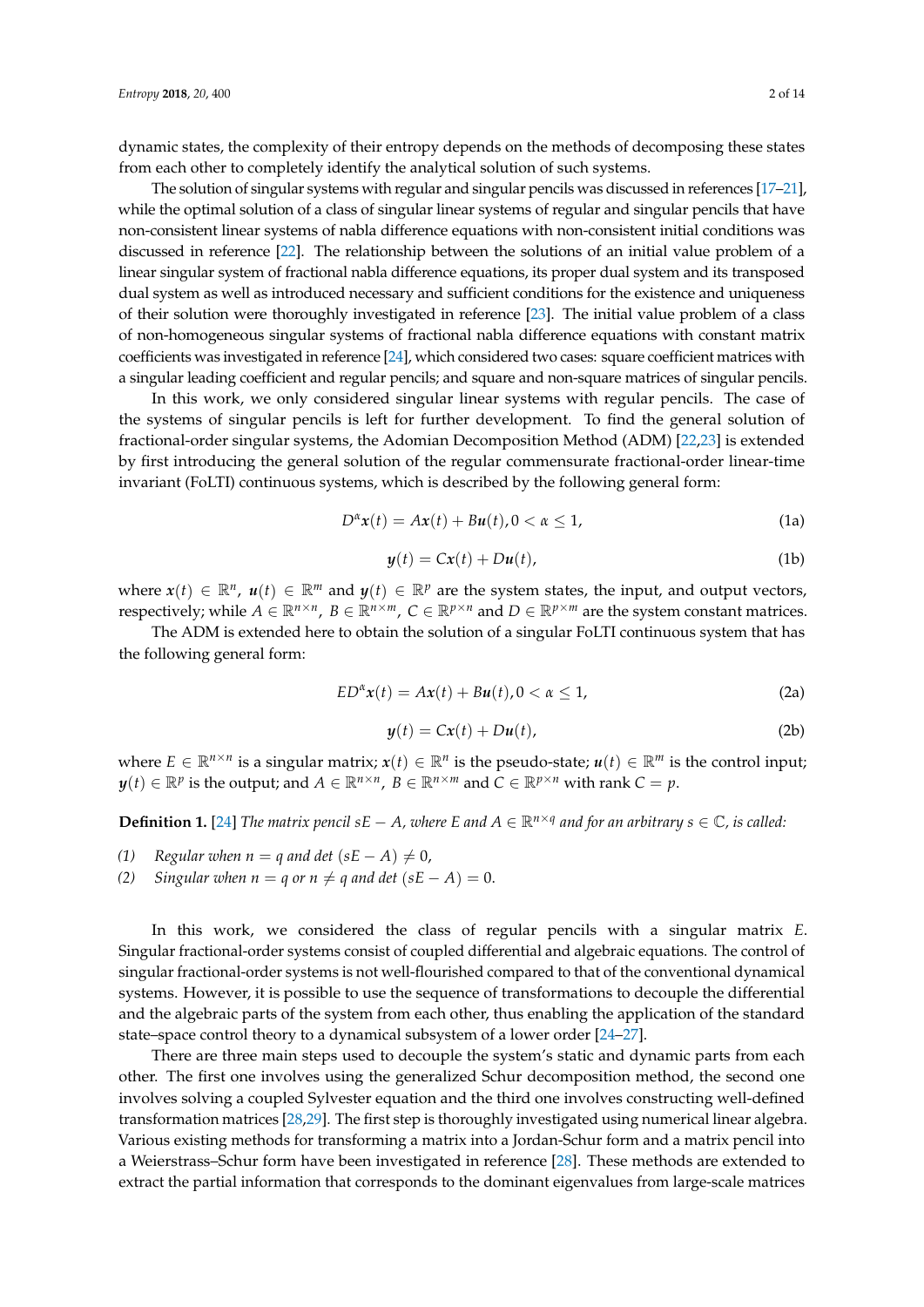and matrix pencils. The solution and perturbation analysis of a coupled Sylvester equation is presented in reference [29]. The Schur method and the Hessenberg–Schur method are extended for a coupled Sylvester equation, which is transformed into a standard Sylvester equation. This equation is solved using standard techniques presented in [28,29].

This work is outlined as follows. In the next section, the necessary definitions and preliminaries are introduced. Section 3 describes the ADM method. Section 4 introduces the solution of FoLTI systems with regular pencils. A recursive method to decompose the singular systems is introduced in Section 5, followed by numerical examples in Section 6. The summaries and concluding remarks are presented in Section 7.

#### **2. Basic Definitions and Preliminaries**

The Caputo definition of fractional-order derivatives is adopted in this work. It is a modification of the Riemann–Liouville definition and it has the advantage of only using the initial conditions that corresponds to integer-order derivatives, which is suitable for most physical systems [30–32]. The following definitions and preliminaries of fractional-order calculus are presented here for completeness.

**Definition 2 [9,10].** *Let f*(*t*) *be an integrable piecewise continuous function on any finite subinterval of*  $(0, +\infty)$ . *Thus, the fractional integral of*  $f(t)$  *of order*  $\alpha$  is defined as:

$$
J^{\alpha} f(t) := \frac{t^{\alpha - 1}}{\Gamma(\alpha)} \times f(t) = \frac{1}{\Gamma(\alpha)} \int_0^t (t - \tau)^{\alpha - 1} f(\tau) d\tau, \ t > 0, \ \alpha > 0.
$$
 (3)

In this paper, we will use the following equality [20]:

$$
J^{\alpha}t^{\mu} = \frac{\Gamma(\mu+1)}{\Gamma(\mu+\alpha+1)}t^{\mu+\alpha}, \ \alpha > 0, \ \mu > -1, t > 0.
$$
 (4)

**Definition 3 [9,10].** *The Caputo fractional-order derivative is defined as:*

$$
D^{\alpha}f(t) = \frac{1}{\Gamma(M-\alpha)} \int_0^t \frac{f^M(\tau)}{(t-\tau)^{\alpha+1-M}} d\tau, f^M(\tau) = \frac{d^Mf(\tau)}{d\tau^M},
$$
\n(5)

*where*  $\Gamma(\cdot)$  *is the Gamma function and*  $M - 1 \le \alpha < M$ ,  $M \in \mathbb{N}$ .

**Definition 4 [8].** *The Mittag–Leffler function of two parameters is defined by*:

$$
E_{\alpha,\beta}(t) = \sum_{k=0}^{\infty} \frac{t^k}{\Gamma(k\alpha + \beta)}.
$$
\n(6)

**Definition 5 [9].** *The Mittag–Leffler matrix function of two parameters is defined by:*

$$
E_{\alpha,\beta}(At^{\alpha}) = \sum_{k=0}^{\infty} \frac{A^k t^{\alpha k}}{\Gamma(k\alpha + \beta)},
$$
\n(7)

*where*  $A \in \mathbb{R}^{n \times n}$ .

**Definition 6 [31].** *The system given by (1) or the pair* (*E*, *A*) *is said to be regular pencil if there exists a unique solution x*(*t*) *for a given initial condition.*

**Lemma 1 [32].** *The system described by (1) or the pair* (*E*, *A*) *is said to be a regular pencil if and only if*  $det(Es^{\alpha} - A) \neq 0$ , for  $s \in \mathbb{C}$ .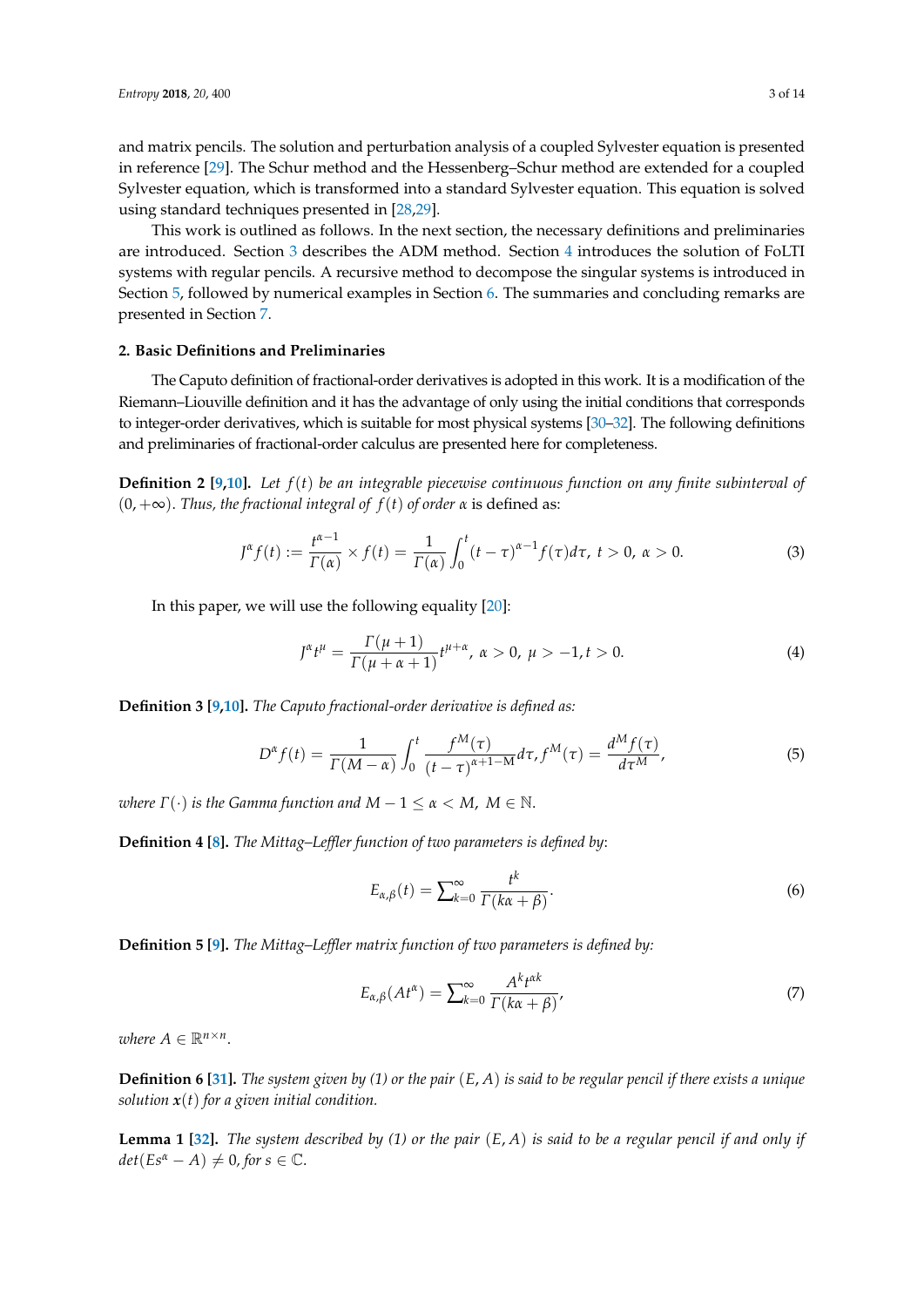#### **3. Solution of FoLTI Systems Using ADM Method**

In this section, we used the ADM method to obtain the general solution of fractional-order state equations of linear time-invariant continuous systems. See [25–27] for an overview of the ADM technique. In the subsequent discussion, consider the linear system described by (1a) and assume the definition of Caputo fractional-order derivative; i.e.,

$$
D^{\alpha}x(t) = Ax(t) + Bu(t), 0 < \alpha \leq 1,\tag{8}
$$

with the initial condition:

$$
x(0) = v. \tag{9}
$$

Notice that applying *J<sup>α</sup>* (i.e., fractional-order integration of order *α*) on both sides of system (8) yields:

$$
\mathbf{x}(t) = \mathbf{x}(0) + A J^{\alpha} \mathbf{x}(t) + B J^{\alpha} \mathbf{u}(t).
$$
\n(10)

To use the Adomian decomposition method, we assume that the general solution of (8) takes the general form of  $x(t) = \sum_{k=0}^{\infty} x_k(t)$ , in which:

$$
x_0(t) = v + B J^{\alpha} u(t) \tag{11}
$$

and

$$
x_k(t) = A J^{\alpha} x_{k-1}(t), \ k \ge 1.
$$
 (12)

Now, from (11) and (12), one can obtain the following recursive formula for the system states:

$$
\mathbf{x}_1(t) = J^{\alpha}[A\mathbf{v} + ABJ^{\alpha}\mathbf{u}(t)], \ \mathbf{x}_2(t) = J^{2\alpha}[A^2\mathbf{v} + A^2BJ^{\alpha}\mathbf{u}(t)], \ \ldots, \ \mathbf{x}_k(t) = J^{k\alpha}[A^k\mathbf{v} + A^kBJ^{\alpha}\mathbf{u}(t)]. \tag{13}
$$

Therefore,

$$
\mathbf{x}_{1}(t) = \frac{A\mathbf{v}}{\Gamma(\alpha+1)}t^{\alpha} + ABJ^{2\alpha}\mathbf{u}(t), \ \mathbf{x}_{2}(t) = \frac{A^{2}\mathbf{v}}{\Gamma(2\alpha+1)}t^{2\alpha} + A^{2}BJ^{3\alpha}\mathbf{u}(t), \ \ldots,
$$
\n
$$
\mathbf{x}_{k}(t) = \frac{A^{k}\mathbf{v}}{\Gamma(k\alpha+1)}t^{k\alpha} + A^{k}BJ^{(k+1)\alpha}\mathbf{u}(t).
$$
\n(14)

Since the general solution  $x(t) = \sum_{k=0}^{\infty} x_k(t)$ , Equation (14) then yields:

$$
x(t) = \sum_{k=0}^{\infty} \frac{(At^{\alpha})^k}{\Gamma(k\alpha+1)} v + \sum_{k=0}^{\infty} A^k B J^{(k+1)\alpha} u(t).
$$
 (15)

That is,

$$
x(t) = \sum_{k=0}^{\infty} \frac{(At^{\alpha})^k}{\Gamma(k\alpha+1)} v + \sum_{k=0}^{\infty} A^k B \frac{1}{\Gamma((k+1)\alpha)} \int_0^t (t-\tau)^{(k+1)\alpha-1} u(\tau) d\tau.
$$
 (16)

or,

$$
x(t) = \sum_{k=0}^{\infty} \frac{(At^{\alpha})^k}{\Gamma(k\alpha+1)} v + \int_0^t \sum_{k=0}^{\infty} \frac{A^k(t-\tau)^{(k+1)\alpha-1}}{\Gamma((k+1)\alpha)} Bu(\tau) d\tau.
$$
 (17)

Alternately, in terms of the Mittag–Leffler matrix functions of (7), one may rewrite (17) as follows:

$$
\mathbf{x}(t) = E_{\alpha,1}(At^{\alpha})\mathbf{v} + \left[t^{\alpha-1}E_{\alpha,\alpha}(At^{\alpha})\right][B\mathbf{u}(\tau)].
$$
\n(18)

Consequently, the general solution of system states, described by (8), can be written in the following general form:

$$
x(t) = \phi_{\alpha 0}(t)v + \int_0^t \phi_{\alpha}(t-\tau)Bu(\tau)d\tau, x(0) = v
$$
\n(19)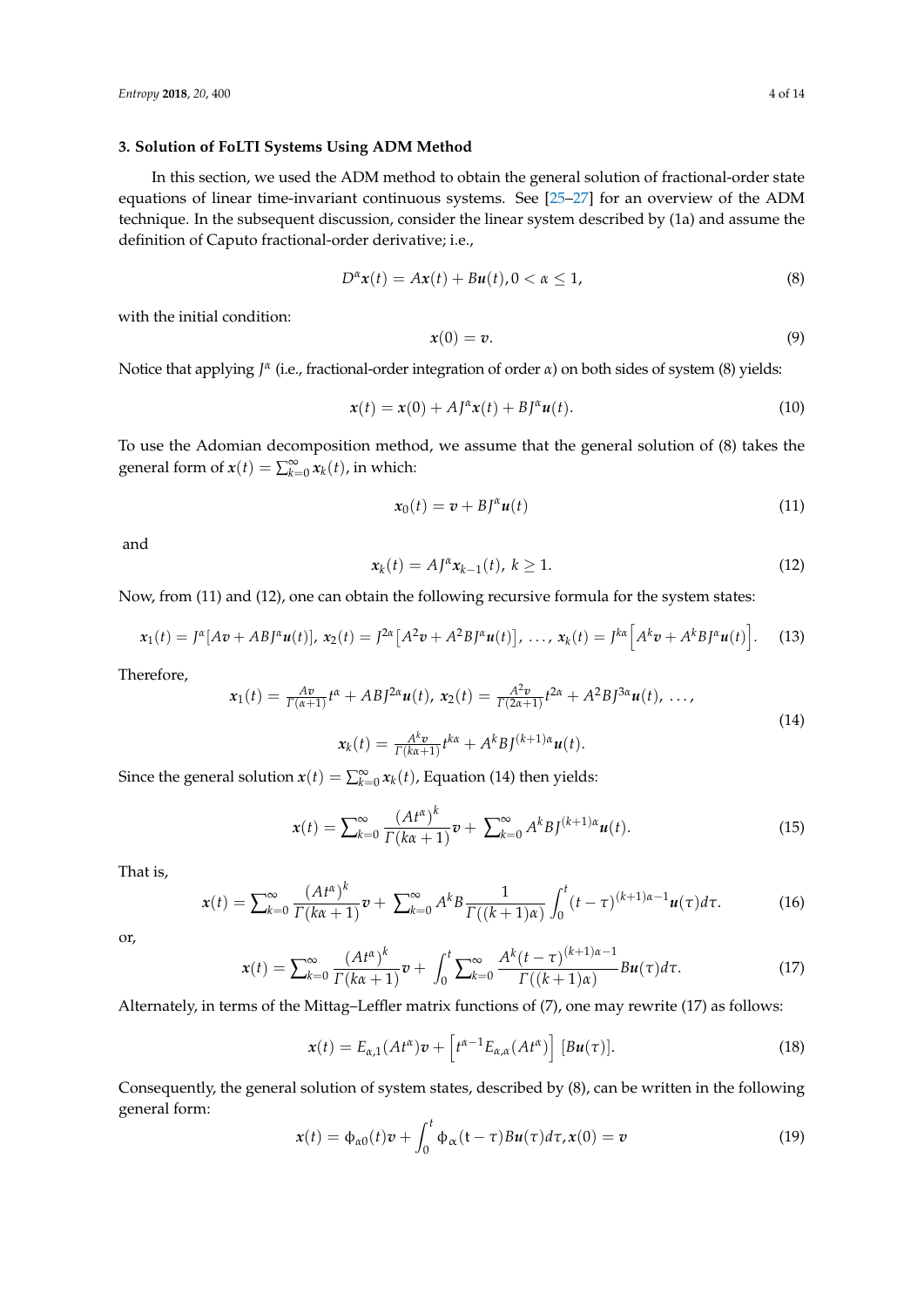where

$$
\Phi_{\alpha 0}(t) = E_{\alpha,1}(At^{\alpha}) = \sum_{k=0}^{\infty} \frac{(At^{\alpha})^k}{\Gamma(k\alpha + 1)},
$$
\n(20)

$$
\Phi_{\alpha}(t) = t^{\alpha - 1} E_{\alpha,\alpha}(At^{\alpha}) = \sum_{k=0}^{\infty} \frac{A^{k}t^{(k+1)\alpha - 1}}{\Gamma((k+1)\alpha)}.
$$
\n(21)

and the general solution of the system output is given by:

$$
\mathbf{y}(t) = C\Big\{E_{\alpha,1}(At^{\alpha})\mathbf{v} + \left[t^{\alpha-1}E_{\alpha,\alpha}(At^{\alpha})\right][B\mathbf{u}(t)]\Big\} + D\mathbf{u}(t). \tag{22}
$$

#### **4. The General Solution of FoLTI Singular Systems with Regular Pencils**

The general solution of FoLTI singular continuous systems is usually obtained by first transforming the system into the canonical form [33–35], which enables one to easily decompose the static terms from the dynamic ones. The following lemmas are presented for completeness to derive the general solution of the FoLTI singular systems with regular pencils. To simplify the process of obtaining the general solution, the system matrices (*E*, *A*) with regular pencils may be both transformed into a triangular form with the zero eigenvalues of *E* placed at the lower right block.

**Lemma 2 [33].** *Consider the following FoLTI singular continuous system:*

$$
ED^{\alpha}x(t) = Ax(t) + Bu(t), 0 < \alpha \le 1,\tag{23}
$$

 $\mathbf{w}$  where  $E \in \mathbb{R}^{n \times n}$  is a singular matrix of rank  $n_1 < n$ ,  $\mathbf{x}(t) \in \mathbb{R}^n$ ,  $\mathbf{u}(t) \in \mathbb{R}^m$ , and  $A \in \mathbb{R}^{n \times n}$ ,  $B \in \mathbb{R}^{n \times m}$ ...

If (23) is regular, there exist non-singular matrices  $P_1$ ,  $Q_1 \in \mathbb{R}^{n \times n}$ , such that:

$$
P_1EQ_1 = \begin{bmatrix} E_1 & E_2 \\ 0 & E_3 \end{bmatrix}, P_1AQ_1 = \begin{bmatrix} J_1 & J_2 \\ 0 & J_3 \end{bmatrix},\tag{24}
$$

where  $E_1 \in \mathbb{R}^{n_1 \times n_1}$  is non-singular;  $E_3 \in \mathbb{R}^{n_2 \times n_2}$  is an upper triangular matrix with all diagonal elements being zero;  $J_1 \in \mathbb{R}^{n_1 \times n_1}$ ;  $J_3 \in \mathbb{R}^{n_2 \times n_2}$  is non-singular and upper triangular; and  $E_2$ ,  $J_2 \in \mathbb{R}^{n_1 \times n_2}$ .

The generalized Schur decomposition given by (24) and the subsequent reordering of the diagonal elements of *E* may be conducted using "*qz*" MATLAB function to construct *E*<sup>1</sup> and *J*<sup>1</sup> as upper triangular matrices [32].

**Lemma 3 [36].** *Consider (24), then there exist matrices L,*  $R \in \mathbb{R}^{n_1 \times n_2}$ *, such that:* 

 $\begin{bmatrix} I & L \end{bmatrix}$ 0 *I*  $\left[ \begin{array}{cc} E_1 & E_2 \end{array} \right]$ 0 *E*<sup>3</sup>  $\left[\begin{array}{cc} I & R\end{array}\right]$ 0 *I*  $\overline{1}$ =  $E_1$  0 0 *E*<sup>3</sup> 1 (25)

*and*

$$
\left[\begin{array}{cc} I & L \\ 0 & I \end{array}\right] \left[\begin{array}{cc} J_1 & J_2 \\ 0 & J_3 \end{array}\right] \left[\begin{array}{cc} I & R \\ 0 & I \end{array}\right] = \left[\begin{array}{cc} J_1 & 0 \\ 0 & J_3 \end{array}\right].
$$
 (26)

**Lemma 4 [36].** *Consider system (23), if this system is regular, then there exist non-singular matrices P,*  $Q \in \mathbb{R}^{n \times n}$ *such that the transformation:*

$$
PEQQ^{-1}D^{\alpha}x(t) = PAQQ^{-1}x(t) + PBu(t)
$$
\n(27)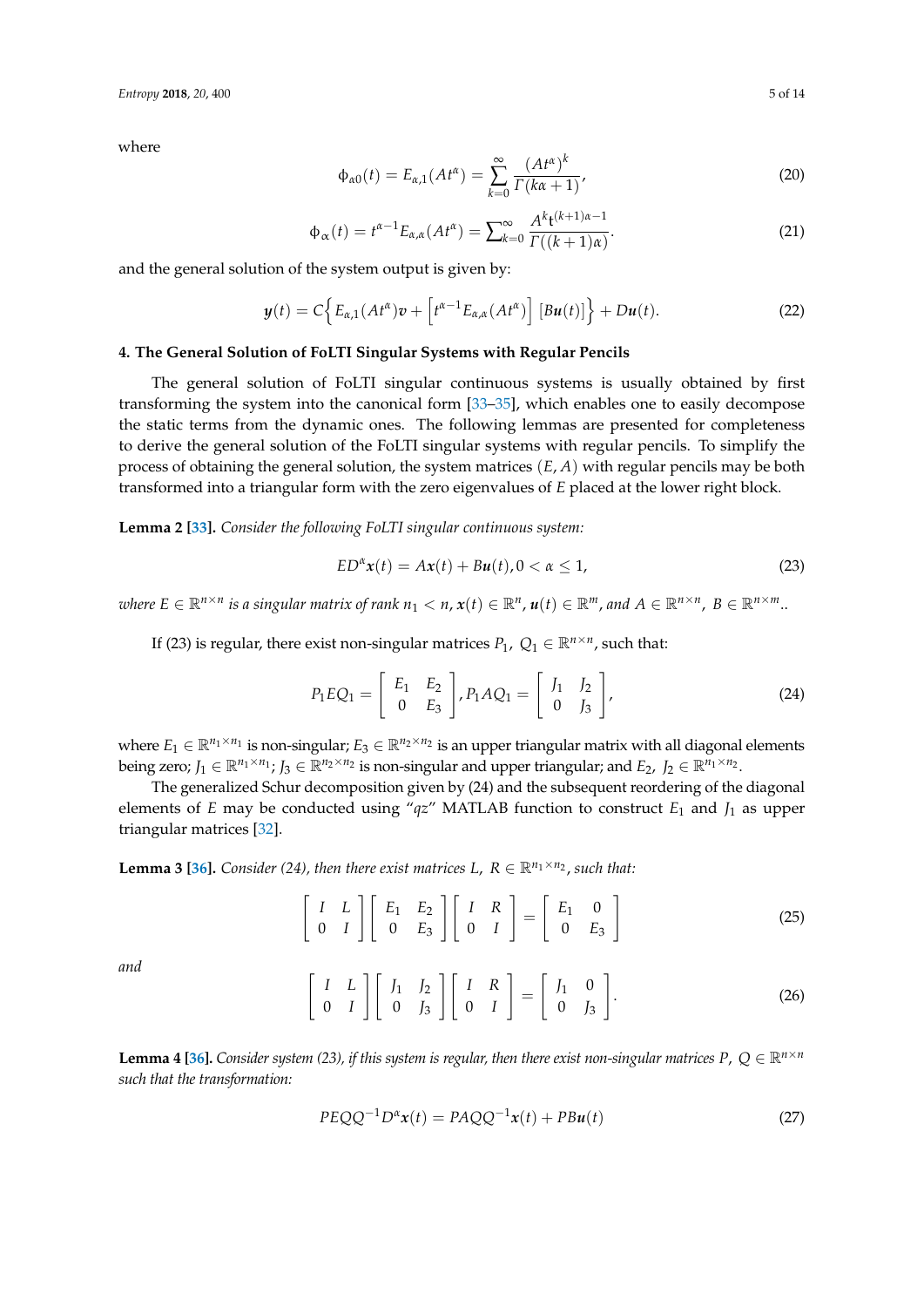*Entropy* **2018**, *20*, 400 6 of 14

*yields the following structure:*

$$
\begin{bmatrix} I_{n_1} & 0 \\ 0 & N \end{bmatrix} Q^{-1} D^{\alpha} \mathbf{x}(t) = \begin{bmatrix} F & 0 \\ 0 & I_{n_2} \end{bmatrix} Q^{-1} \mathbf{x}(t) + \begin{bmatrix} H \\ K \end{bmatrix} \mathbf{u}(t), \tag{28}
$$

*where*  $N \in \mathbb{R}^{n_2 \times n_2}$  *is a nilpotent matrix,*  $F \in \mathbb{R}^{n_1 \times n_1}$ *; and*  $n_1$  *is equal to the degree of the polynomial det* (*Es* − *A*), *such that*  $n_1 + n_2 = n$ , *and where:* 

$$
PEQ = \left[ \begin{array}{cc} I_{n_1} & 0 \\ 0 & N \end{array} \right], \, PAQ = \left[ \begin{array}{cc} F & 0 \\ 0 & I_{n_2} \end{array} \right], \, PB = \left[ \begin{array}{c} H \\ K \end{array} \right], \tag{29}
$$

*where*  $H \in \mathbb{R}^{n_1 \times m}$ ,  $K \in \mathbb{R}^{n_2 \times m}$  and  $s \in \mathbb{C}$ .

**Proof.** According to Lemma 1, let  $P_1$  and  $Q_1$  be matrices such that  $P = P_3 P_2 P_1$  and  $Q = Q_1 Q_2$ , where:

$$
P_2 \equiv \left[ \begin{array}{cc} I & L \\ 0 & I \end{array} \right], \ P_3 \equiv \left[ \begin{array}{cc} E_1^{-1} & R \\ 0 & I_3^{-1} \end{array} \right], \ \text{and } Q_2 \equiv \left[ \begin{array}{cc} I & R \\ 0 & I \end{array} \right], \tag{30}
$$

where  $P_2$ ,  $P_3$ ,  $Q_2 \in \mathbb{R}^{n \times n}$ .  $\Box$ 

Now from Lemma 2, the matrices *L* and *R* satisfy:

$$
PEQ = \left[\begin{array}{cc} I & L \\ 0 & J_3^{-1}E_3 \end{array}\right], PAQ = \left[\begin{array}{cc} E_1^{-1}J_1 & R \\ 0 & I \end{array}\right],
$$
(31)

where  $N = J_3^{-1}E_3$  is a nilpotent matrix because  $E_3$  is an upper triangular matrix with zero diagonal elements; while  $J_3^{-1}$  and  $J_3$  are both upper triangular matrices. The form of (28) is obtained by letting  $F = E_1^{-1} J_1.$ 

Now consider system (2) with *D* = 0, i.e.,

$$
ED^{\alpha}x(t) = Ax(t) + Bu(t), 0 < \alpha \le 1, x(0) = v
$$
\n(32)

$$
y(t) = Cx(t) \tag{33}
$$

Let the system of (32) be regular. From Lemma 4, it follows that (32) can be rewritten as [37,38]:

$$
\left[\begin{array}{cc} I_{n_1} & 0 \\ 0 & N \end{array}\right] \left[\begin{array}{c} D^{\alpha}w_1(t) \\ D^{\alpha}w_2(t) \end{array}\right] = \left[\begin{array}{cc} F & 0 \\ 0 & I_{n_2} \end{array}\right] \left[\begin{array}{c} w_1(t) \\ w_2(t) \end{array}\right] + \left[\begin{array}{c} H \\ K \end{array}\right] u(t),\tag{34}
$$

$$
\boldsymbol{w}(t) = \boldsymbol{Q}^{-1}\boldsymbol{x}(t) \equiv \left[\begin{array}{cc} \boldsymbol{w_1}(t) & \boldsymbol{w_2}(t) \end{array}\right]^T,\tag{35}
$$

where  $w_1(t) \in \mathbb{R}^{n_1}$ ;  $w_2(t) \in \mathbb{R}^{n_2}$ ; and  $PB = \begin{bmatrix} H & K \end{bmatrix}^T$ .

Thus, the following two subsystems are obtained:

$$
D^{\alpha}w_1(t) = Fw_1(t) + Hu(t),
$$
\n(36)

$$
ND^{\alpha}w_2(t) = w_2(t) + Ku(t).
$$
 (37)

Since  $x(0) = v$ , therefore:

$$
w_0 = Q^{-1}x(0) = Q^{-1}v \equiv [v_0v_1]^T,
$$
\n(38)

where  $v_0(t) \in \mathbb{R}^{n_1}$  and  $v_1(t) \in \mathbb{R}^{n_2}$ .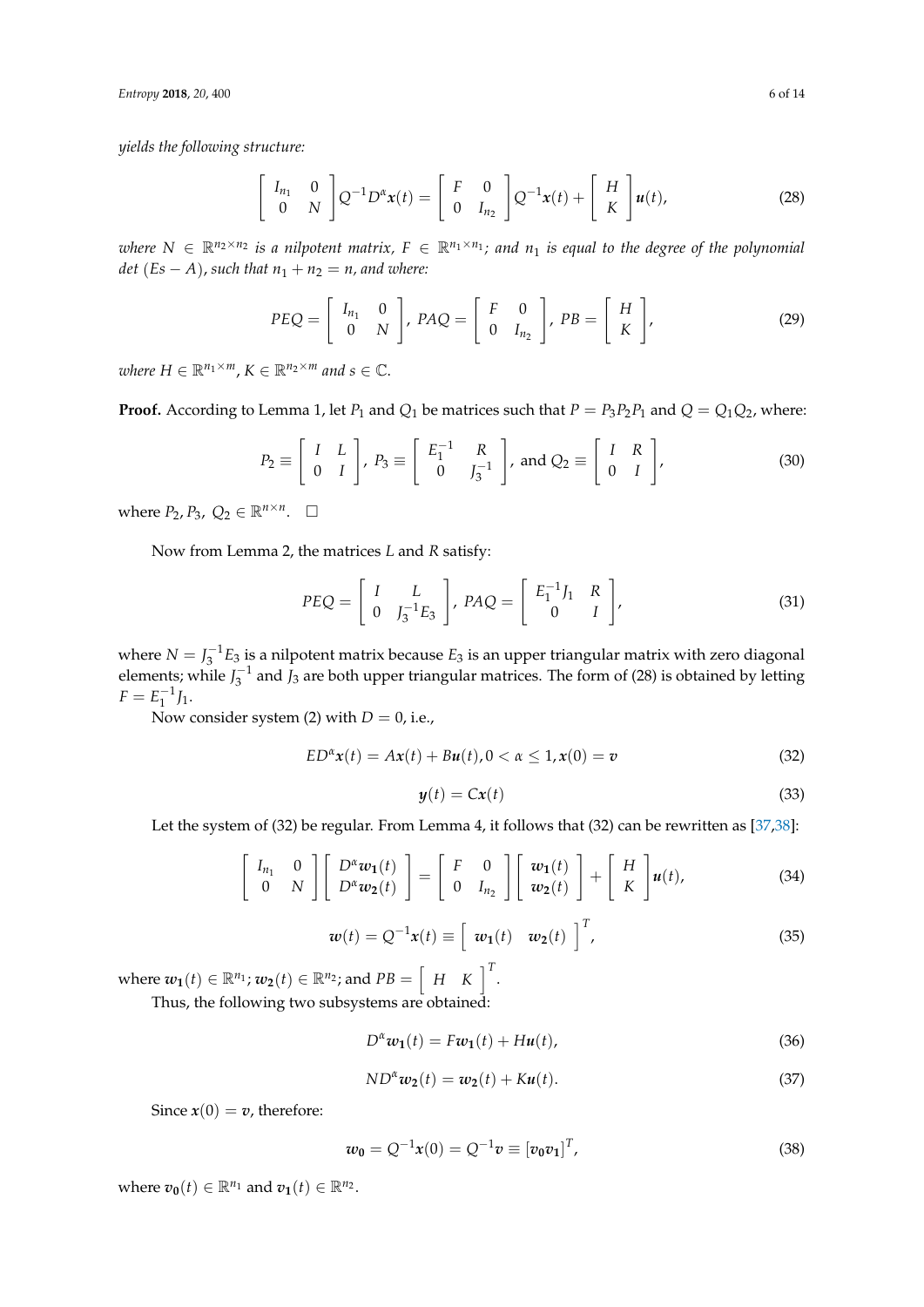The general solution of (36) is defined in terms of its fractional-order state equation (see (19)) as follows:

$$
w_1(t) = \phi_{\alpha 0}(t)v + \int_0^t \phi_{\alpha}(t-\tau)H u(\tau)d\tau, x(0) = v,
$$
\n(39)

where

$$
\Phi_{\alpha 0}(t) = E_{\alpha,1}(F t^{\alpha}) = \sum_{k=0}^{\infty} \frac{(F t^{\alpha})^k}{\Gamma(k\alpha + 1)},
$$
\n(40a)

$$
\Phi_{\alpha}(t) = t^{\alpha - 1} E_{\alpha,\alpha}(Ft^{\alpha}) = \sum_{k=0}^{\infty} \frac{F^{k}t^{(k+1)\alpha - 1}}{\Gamma((k+1)\alpha)}.
$$
\n(40b)

The solution of subsystem (37) is obtained using the property of the nilpotent matrix *N*. Thus, there are two cases to consider:

Case 1:  $N = 0$ ,

In this case, 
$$
w_2(t) = -Ku(t)
$$
. (41)

Case 2:  $N \neq 0$ ,

To clarify this general case, let  $N^2 = 0$ . Pre-multiplying the second row of (34) by *N* yields:

$$
N^2 D^{\alpha} w_2(t) = N w_2(t) + N K u(t). \qquad (42)
$$

Now, differentiating both sides of (42) of order *α* (i.e., applying *D<sup>α</sup>* to both sides) and using (35) yields:

$$
w_2(t) = -Ku(t) - NKD^{\alpha}u(t) + N^2D^{2\alpha}w_2(t).
$$
\n(43)

Since  $N^2 = 0$  by hypothesis, therefore:

$$
w_2(t) = -Ku(t) - NKD^{\alpha}u(t).
$$
\n(44)

In general, since *N* is a nilpotent matrix, there exists an integer number *l* such that  $N^l = 0$ . Now, pre-multiplying (34) by *Nl*−<sup>1</sup> and using (35) yields:

$$
w_2(t) = -Ku(t) - \sum_{j=0}^{l-1} N^j K D^{j\alpha} u(t).
$$
 (45)

Substituting (40a) and (45) into (37) and (38) implies the following general solution of (34):

$$
x(t) = Q\left[\begin{array}{c} I_{n_1} \\ 0_{n_2 \times n_1} \end{array}\right] (\phi_{\alpha 0}(t)v_0 + \int_0^t \phi_{\alpha}(t-\tau)Hu(\tau)d\tau) + Q\left[\begin{array}{c} 0_{n_1 \times n_2} \\ I_{n_2} \end{array}\right] \left(-Ku(t) - \sum_{j=0}^{l-1} N^jKD^{j\alpha}u(t)\right), \quad (46a)
$$

where

$$
\Phi_{\alpha 0}(t) = E_{\alpha,1}(F t^{\alpha}) = \sum_{k=0}^{\infty} \frac{(F t^{\alpha})^k}{\Gamma(k\alpha + 1)},
$$
\n(46b)

$$
\Phi_{\alpha}(t) = t^{\alpha - 1} E_{\alpha,\alpha}(At^{\alpha}) = \sum_{k=0}^{\infty} \frac{A^{k} \mathbf{t}^{(k+1)\alpha - 1}}{\Gamma((k+1)\alpha)}.
$$
\n(46c)

Finally, the solution of *y*(*t*) follows directly from (46a) and (34).

#### **5. Recursive form of FoLTI Systems with Regular Pencils**

A recursive solution of FoLTI systems with regular pencils is first investigated by considering the unforced system (homogeneous) of (32) and by using proper Schur transformation matrices. The following theorem outlines the main results of this work.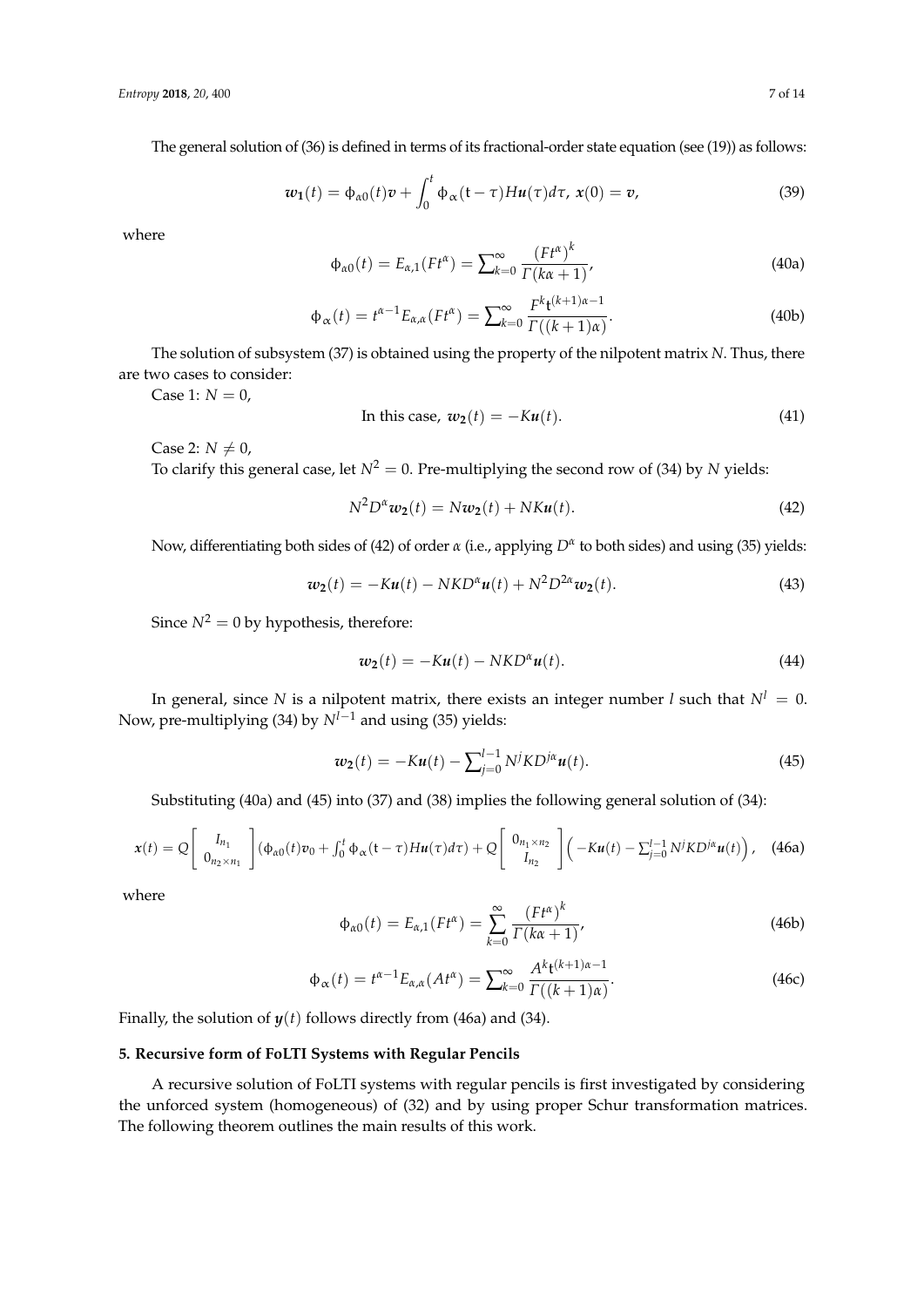**Theorem 1.** *Consider a FoLTI homogeneous singular system with regular pencils of the following form:*

$$
ED^{\alpha}x(t) = Ax(t), 0 < \alpha \le 1,
$$
\n(47a)

$$
y(t) = Cx(t), \tag{47b}
$$

where  $E \in \mathbb{R}^{n \times n}$  is a singular matrix of rank  $n-d < n$ ;  $x(t) \in \mathbb{R}^n$ ;  $y(t) \in \mathbb{R}^p$ ;  $A \in \mathbb{R}^{n \times n}$ ;  $C \in \mathbb{R}^{p \times n}$  with rank C  $=$  p; and with an initial condition  $x(0)=v.$  Let  $A_\lambda\equiv (A-\lambda^\alpha E)^{-1}A$ ,  $E_\lambda\equiv (A-\lambda^\alpha E)^{-1}E$ ; and let  $Q = \begin{bmatrix} Q_s & \widetilde{Q}_s \end{bmatrix} \in \mathbb{R}^{n \times n}$  be a unitary matrix such that  $E_\lambda = QTQ^* = \begin{bmatrix} Q_s & \widetilde{Q}_s \end{bmatrix} \begin{bmatrix} G_s & D_s \ 0 & N_s \end{bmatrix}$ 0 *Ns*  $\left[\begin{array}{c} \bigcap_{s^*}$  $Q_s^*$ 1 , *where G<sup>s</sup>* ∈ R*n*−*d*×*n*−*<sup>d</sup> is an invertible matrix and N<sup>s</sup>* ∈ R*d*×*<sup>d</sup> is a nilpotent matrix, which has all the zero eigenvalues of Eλ. Therefore, the general solution of (47) can be expressed as:*

$$
\mathbf{x}(t) = Q_s E_{\alpha,1} \left( \left( G_s^{-1} + \lambda^{\alpha} I \right) t^{\alpha} \right) Q_s^* \mathbf{v} = Q_s \left[ \sum_{k=0}^{\infty} \frac{\left( \left( G_s^{-1} + \lambda^{\alpha} I \right) t^{\alpha} \right)^k}{\Gamma(k\alpha + 1)} \right] Q_s^* \mathbf{v}
$$
(48)

*and*

$$
y(t) = Cx(t).
$$

**Proof.** The general solution of (47) can be obtained by transforming it into a recursive form using the Schur factorization structure. Since the pair (*E*, *A*) is assumed to be a regular pencil, from Lemma 1, there exists some  $\lambda \in \mathbb{C}$  such that  $A - \lambda^{\alpha} E$  is invertible, which implies that  $det(A - \lambda^{\alpha} E) \neq 0$ . Since  $A_{\lambda} \equiv (A - \lambda^{\alpha} E)^{-1} A$ , and  $E_{\lambda} \equiv (A - \lambda^{\alpha} E)^{-1} E$  by hypothesis, pre-multiplying (47a) by  $(A - \lambda^{\alpha}E)^{-1}$  yields:<br>  $(A - \lambda^{\alpha}E)^{-1}ED^{\alpha}x(t) = (A - \lambda^{\alpha}E)^{-1}A x(t).$  (49)

$$
(A - \lambda^{\alpha} E)^{-1} E D^{\alpha} \mathbf{x}(t) = (A - \lambda^{\alpha} E)^{-1} A \mathbf{x}(t).
$$
 (49)

System (47) can be rewritten as:

$$
E_{\lambda}D^{\alpha}x(t) = A_{\lambda}x(t). \tag{50}
$$

Since

$$
A_{\lambda} = (A - \lambda^{\alpha} E)^{-1} A = (A - \lambda^{\alpha} E)^{-1} (A - \lambda^{\alpha} E + \lambda^{\alpha} E) = I + \lambda^{\alpha} E_{\lambda},
$$
\n(51)

Then (50) is defined as:

$$
E_{\lambda}D^{\alpha}x(t) = (I + \lambda^{\alpha}E_{\lambda})x(t).
$$
\n(52)

Now, since  $E_{\lambda} = QTQ^* = \begin{bmatrix} Q_s & \widetilde{Q_s} \end{bmatrix} \begin{bmatrix} G_s & D_s \ 0 & N_s \end{bmatrix}$ 0 *Ns*  $\left[\begin{array}{cc} \bigcap_{s^*}$  $Q_s^*$ 1 by hypothesis, which is verified in [35], one may decompose the system states of  $(47a)$  to obtain

$$
\mathbf{x}(t) = Q_s \mathbf{x}_1(t) + Q_s \mathbf{x}_2(t), \tag{53}
$$

where  $x_1 \in \mathbb{R}^{n-d}$ ,  $x_2 \in \mathbb{R}^d$ ;  $d > 0$ .

Substituting (53) into (52) gives:

$$
E_{\lambda} \left[ \begin{array}{cc} Q_{s} & \widetilde{Q_{s}} \end{array} \right] D^{\alpha} \left[ \begin{array}{c} x_{1}(t) \\ x_{2}(t) \end{array} \right] = (I + \lambda^{\alpha} E_{s}) \left[ \begin{array}{cc} Q_{s} & \widetilde{Q_{s}} \end{array} \right] \left[ \begin{array}{c} x_{1}(t) \\ x_{2}(t) \end{array} \right]. \tag{54}
$$

Moreover, applying the Schur decomposition on (52) yields:

$$
\begin{bmatrix} Q_s & \widetilde{Q}_s \end{bmatrix} \begin{bmatrix} G_s & D_s \\ 0 & N_s \end{bmatrix} \begin{bmatrix} Q_s^* \\ \widetilde{Q}_s^* \end{bmatrix} \begin{bmatrix} Q_s & \widetilde{Q}_s \end{bmatrix} \begin{bmatrix} D^{\alpha}x_1(t) \\ D^{\alpha}x_2(t) \end{bmatrix} = \begin{bmatrix} Q_s & \widetilde{Q}_s \end{bmatrix} \begin{bmatrix} x_1(t) \\ x_2(t) \end{bmatrix} + \begin{bmatrix} Q_s & \widetilde{Q}_s \end{bmatrix} \begin{bmatrix} \lambda^{\alpha}G_s & \lambda^{\alpha}D_s \\ 0 & \lambda^{\alpha}N_s \end{bmatrix} \begin{bmatrix} Q_s^* \\ \widetilde{Q}_s^* \end{bmatrix} \begin{bmatrix} x_1(t) \\ x_2(t) \end{bmatrix}
$$
 (55)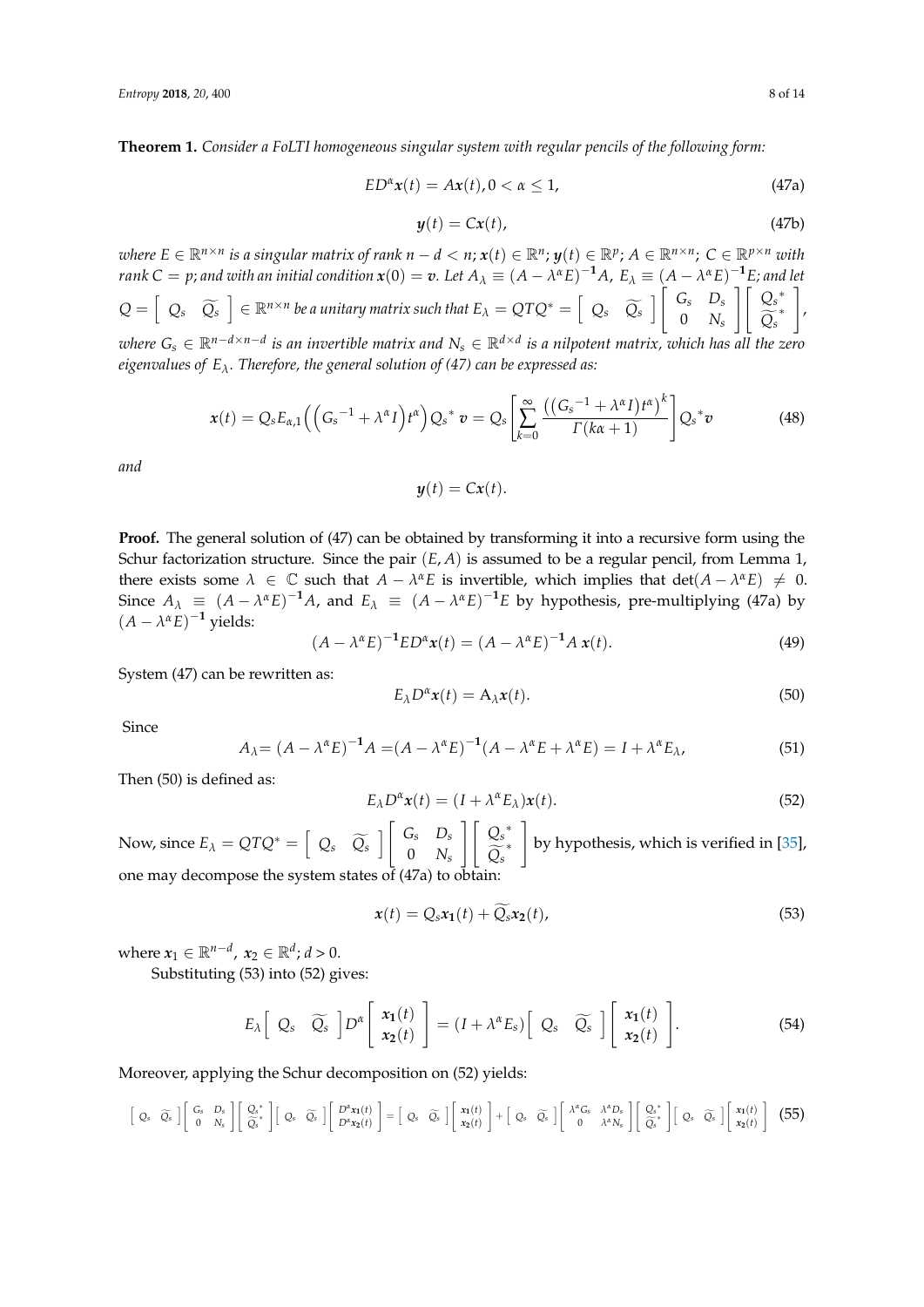*Entropy* **2018**, *20*, 400 9 of 14

which leads to:

$$
\begin{bmatrix} Q_s & \widetilde{Q}_s \end{bmatrix} \begin{bmatrix} G_s & D_s \\ 0 & N_s \end{bmatrix} \begin{bmatrix} D^{\alpha}x_1(t) \\ D^{\alpha}x_2(t) \end{bmatrix} = \begin{bmatrix} Q_s & \widetilde{Q}_s \end{bmatrix} \begin{bmatrix} x_1(t) \\ x_2(t) \end{bmatrix} + \begin{bmatrix} Q_s & \widetilde{Q}_s \end{bmatrix} \begin{bmatrix} \lambda^{\alpha}G_s & \lambda^{\alpha}D_s \\ 0 & \lambda^{\alpha}N_s \end{bmatrix} \begin{bmatrix} x_1(t) \\ x_2(t) \end{bmatrix}.
$$
 (56)

Now, since  $Q = \begin{bmatrix} Q_s & \widetilde{Q}_s \end{bmatrix}$  is invertible, we obtain:

$$
\begin{bmatrix} G_s & D_s \ 0 & N_s \end{bmatrix} \begin{bmatrix} D^{\alpha}x_1(t) \\ D^{\alpha}x_2(t) \end{bmatrix} = \left( I + \begin{bmatrix} \lambda^{\alpha}G_s & \lambda^{\alpha}D_s \\ 0 & \lambda^{\alpha}N_s \end{bmatrix} \right) \begin{bmatrix} x_1(t) \\ x_2(t) \end{bmatrix}
$$
(57)

Thus, (57) yields the following coupled equations:

$$
G_s D^{\alpha} x_1(t) = (1 + \lambda^{\alpha} G_s) x_1(t) + \lambda^{\alpha} D_s x_2(t), \qquad (58)
$$

$$
N_s D^{\alpha} x_2(t) = (1 + \lambda^{\alpha} N_s) x_2(t).
$$
\n(59)

Since *Gs* is invertible, (58) can be rewritten as:

$$
D^{\alpha}x_1(t) = (G_s^{-1} + \lambda^{\alpha}I)x_1(t) + \lambda^{\alpha}G_s^{-1}D_sx_2(t).
$$
 (60)

Moreover, since  $N_s$  is a nilpotent matrix with  $N_s^d = 0$ , pre-multiplying (59) by  $N_s^{d-1}$  implies:

$$
0 = N_s^d D^{\alpha} x_2(t) = \left( N_s^{d-1} + \lambda^{\alpha} N_s^d \right) x_2(t) = N_s^{d-1} x_2(t).
$$
 (61)

This implies that  $N_s^{d-1}D^a x_2(t) = 0$ . Again, we have:

$$
0 = N_s^{d-1} D^{\alpha} x_2(t) = \left( N_s^{d-2} + \lambda^{\alpha} N_s^{d-1} \right) x_2(t) = N_s^{d-2} x_2(t).
$$
 (62)

This also implies that  $N_s^{d-2}D^{\alpha}x_2(t) = 0$ . Repeating this process with decreasing powers of  $N_s$ eventually leads to  $x_2(t) = 0$  for all *t*. Therefore, the subsystems (59) and (60), respectively, become:

$$
D^{\alpha} \mathbf{x}_1(t) = \left(G_s^{-1} + \lambda^{\alpha} I\right) \mathbf{x}_1(t) \tag{63}
$$

and

$$
x_2(t) = 0.\tag{64}
$$

Obviously, according to the Schur basis of (53) and from (19–21), the recursive solution of (63) is given by:

$$
\mathbf{x}(t) = Q_s E_{\alpha,1} \left( \left( G_s^{-1} + \lambda^{\alpha} I \right) t^{\alpha} \right) Q_s^* \, \mathbf{v} = Q_s \left[ \sum_{k=0}^{\infty} \frac{\left( \left( G_s^{-1} + \lambda^{\alpha} I \right) t^{\alpha} \right)^k}{\Gamma(k\alpha + 1)} \right] Q_s^* \mathbf{v} \tag{65}
$$

and

$$
y(t) = Cx(t). \tag{66}
$$

Hence, the general solution (65) of the singular FoLTI systems with regular pencils is completely identified.  $\square$ 

## **6. Illustrative Examples**

To illustrate the main ideas of this work, this section includes two numerical examples to highlight the main ideas of the proposed approach of solving singular FoLTI continuous systems.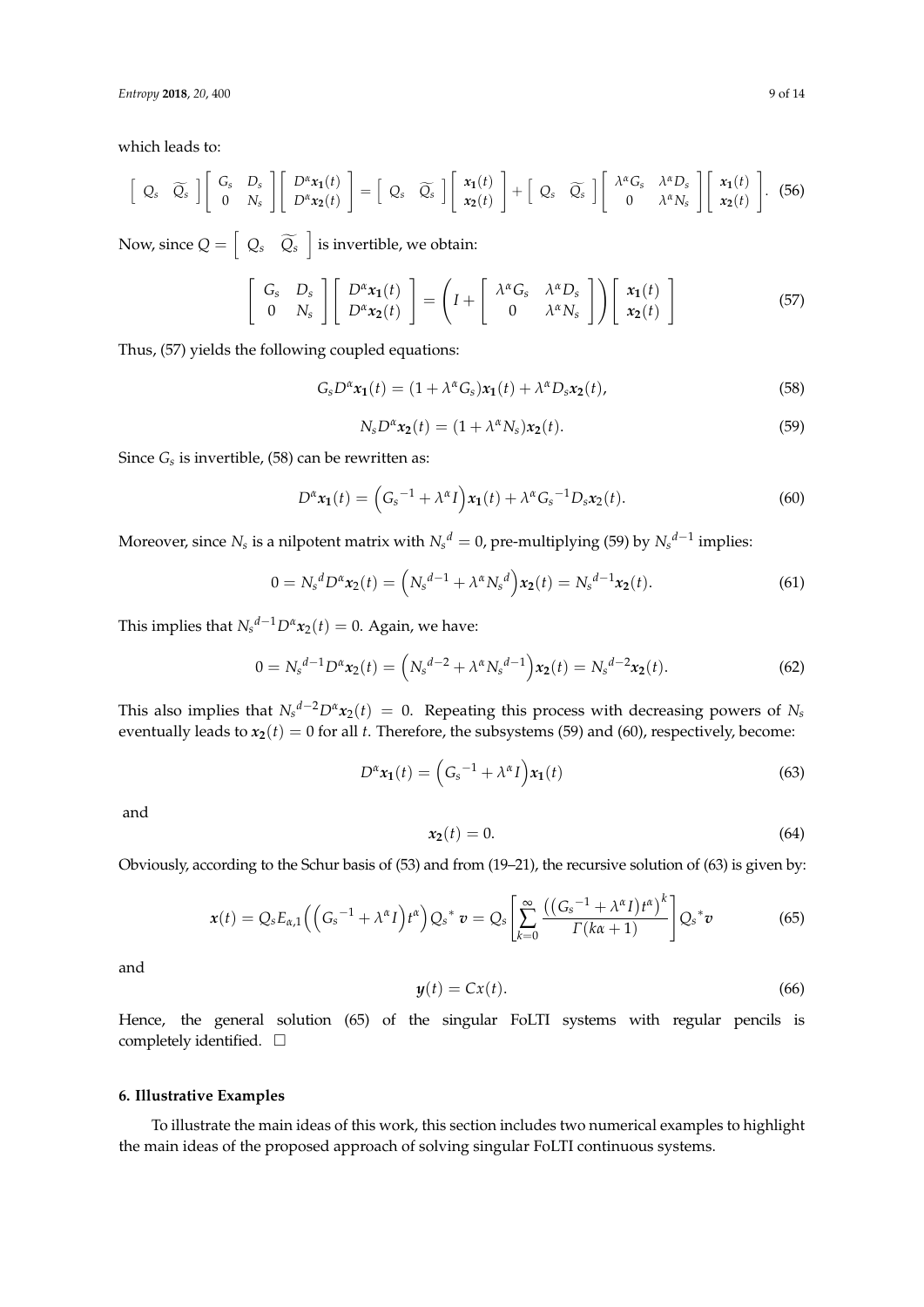**Example 1.** *Consider the following singular FoLTI system, where R and L are constants, while u*(*t*)*is an input signal:*

$$
LD^{\alpha}x_3(t) = u(t),\tag{67a}
$$

$$
Rx_2(t) = u(t),\tag{67b}
$$

$$
x_1(t) - x_2(t) - x_3(t) = 0.
$$
\n(67c)

One may rewrite system (67) in the following form:

$$
\begin{bmatrix} 0 & 0 & L \\ 0 & 0 & 0 \\ 0 & 0 & 0 \end{bmatrix} D^{\alpha} \begin{bmatrix} x_1(t) \\ x_2(t) \\ x_3(t) \end{bmatrix} = \begin{bmatrix} 0 & 0 & 0 \\ 1 & -1 & -1 \\ 0 & -R & 0 \end{bmatrix} \begin{bmatrix} x_1(t) \\ x_2(t) \\ x_3(t) \end{bmatrix} + \begin{bmatrix} 1 \\ 0 \\ 1 \end{bmatrix} u(t), \tag{68}
$$

where:

$$
E = \begin{bmatrix} 0 & 0 & L \\ 0 & 0 & 0 \\ 0 & 0 & 0 \end{bmatrix}, A = \begin{bmatrix} 0 & 0 & 0 \\ 1 & -1 & -1 \\ 0 & -R & 0 \end{bmatrix}, \text{and } B = \begin{bmatrix} 1 \\ 0 \\ 1 \end{bmatrix}.
$$
 (69)

Obviously, *E* is singular since det  $E = 0$ . However, the pencil  $(E, A)$  is regular, because:

$$
\det(E\lambda^{\alpha} - A) = \begin{vmatrix} 0 & 0 & L\lambda^{\alpha} \\ -1 & 1 & 1 \\ 0 & R & 0 \end{vmatrix} = -RL\lambda^{\alpha} \neq 0.
$$
 (70)

From (46), the solution of system (68) is obtained as follows:

Let 
$$
P = \begin{bmatrix} \frac{1}{L} & 0 & 0 \\ 0 & 0 & \frac{-1}{R} \\ 0 & 1 & \frac{-1}{R} \end{bmatrix}
$$
, and  $Q = \begin{bmatrix} 1 & 0 & 1 \\ 0 & 1 & 0 \\ 1 & 0 & 0 \end{bmatrix}$ ;  $Q^{-1} = \begin{bmatrix} 1 & 0 & 1 \\ 0 & 1 & 0 \\ 1 & 0 & -1 \end{bmatrix}$ . (71)

It follows that:

$$
PEQ = \begin{bmatrix} 1 & 0 & 0 \\ 0 & 0 & 0 \\ 0 & 0 & 0 \end{bmatrix}, PAQ = \begin{bmatrix} 0 & 0 & 0 \\ 0 & 1 & 0 \\ 0 & 0 & 1 \end{bmatrix}, PB = \begin{bmatrix} \frac{1}{L} \\ \frac{-1}{R} \\ \frac{-1}{R} \end{bmatrix}.
$$
 (72)

From (28), system (69) can be transformed to the following form:

$$
\begin{bmatrix} 1 & 0 & 0 \ 0 & 0 & 0 \ 0 & 0 & 0 \end{bmatrix} \begin{bmatrix} 1 & 0 & 1 \ 0 & 1 & 0 \ 1 & 0 & -1 \end{bmatrix} D^{\alpha} \begin{bmatrix} x_1(t) \ x_2(t) \ x_3(t) \end{bmatrix} = \begin{bmatrix} 0 & 0 & 0 \ 0 & 1 & 0 \ 0 & 0 & 1 \end{bmatrix} \begin{bmatrix} 1 & 0 & 1 \ 0 & 1 & 0 \ 1 & 0 & -1 \end{bmatrix} \begin{bmatrix} x_1(t) \ x_2(t) \ x_3(t) \end{bmatrix} + \begin{bmatrix} \frac{1}{L} \\ \frac{-1}{R} \\ \frac{-1}{R} \end{bmatrix} u(t).
$$
 (73)

In light of (34) and (35), further transformation of (73), respectively, yields:

$$
\begin{bmatrix} 1 & 0 & 0 \ 0 & 0 & 0 \ 0 & 0 & 0 \end{bmatrix} D^{\alpha} \begin{bmatrix} w_1(t) \\ w_2(t) \end{bmatrix} = \begin{bmatrix} 0 & 0 & 0 \ 0 & 1 & 0 \ 0 & 0 & 1 \end{bmatrix} \begin{bmatrix} w_1(t) \\ w_2(t) \end{bmatrix} + \begin{bmatrix} H \\ K \end{bmatrix} u(t) \qquad (74)
$$

with

$$
w(t) = \begin{bmatrix} 1 & 0 & 1 \\ 0 & 1 & 0 \\ 1 & 0 & -1 \end{bmatrix} \begin{bmatrix} x_1(t) \\ x_2(t) \\ x_3(t) \end{bmatrix}, \begin{bmatrix} H \\ K \end{bmatrix} = \begin{bmatrix} \frac{1}{L} \\ \frac{-1}{R} \\ \frac{-1}{R} \end{bmatrix}.
$$
 (75)

Thus:

$$
D^{\alpha}w_1(t) = D^{\alpha}x_3(t) = \frac{1}{L}u(t) \quad , \tag{76a}
$$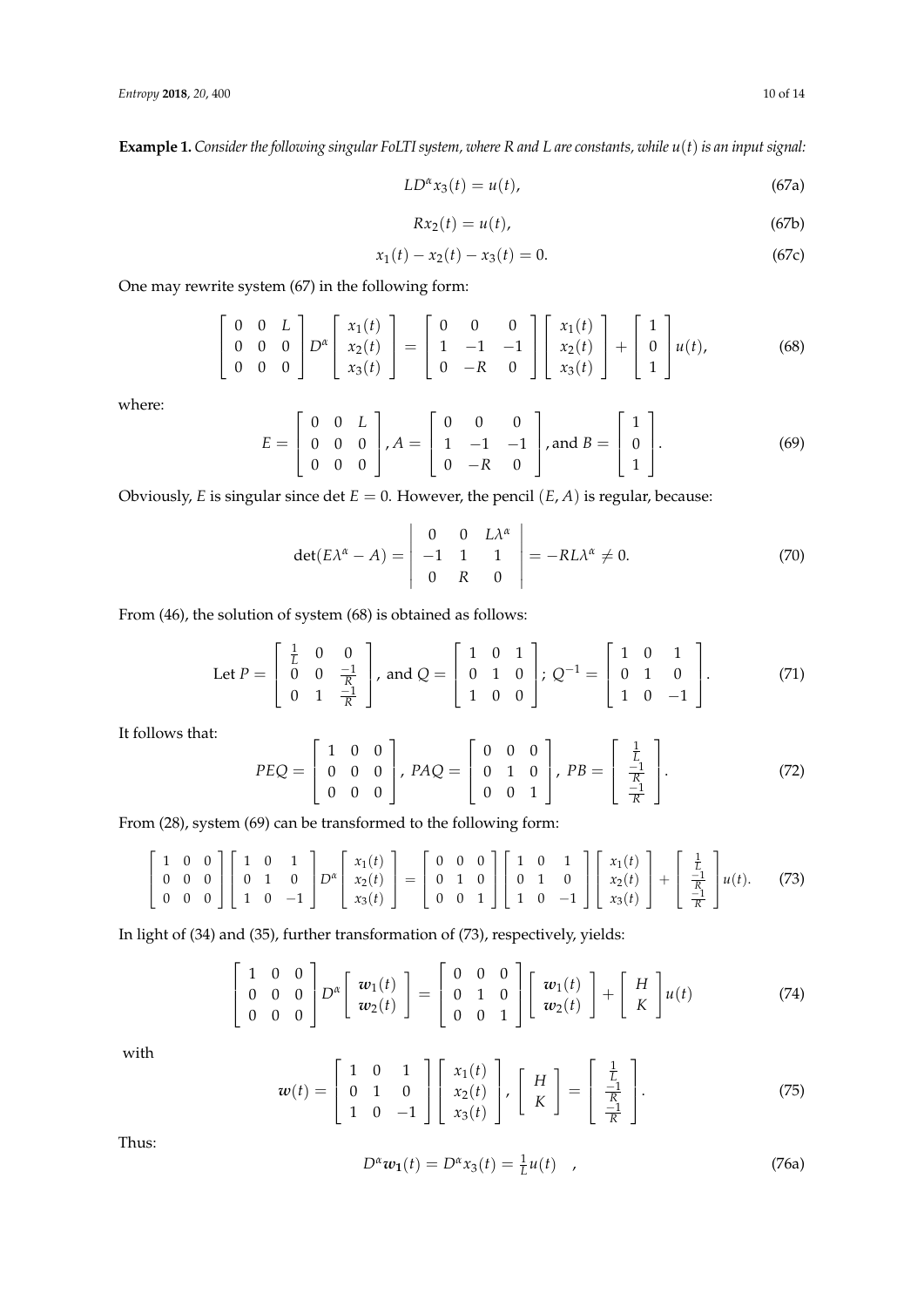*Entropy* **2018**, 20, 400 11 of 14

$$
w_2(t) = \begin{bmatrix} x_2(t) \\ x_1(t) - x_3(t) \end{bmatrix} = -\begin{bmatrix} \frac{-1}{R} \\ \frac{-1}{R} \end{bmatrix} u(t).
$$
 (76b)

Using (40), the general solution of (67) is given by:

$$
\begin{bmatrix} x_1(t) \\ x_2(t) \\ x_3(t) \end{bmatrix} = \begin{bmatrix} \frac{1}{R}u(t) + x_3(0) + \frac{1}{LT(\alpha)} \int_0^t (t - \tau)^{\alpha - 1} u(\tau) d\tau \\ \frac{1}{R}u(t) \\ x_3(0) + \frac{1}{LT(\alpha)} \int_0^t (t - \tau)^{\alpha - 1} u(\tau) d\tau \end{bmatrix}
$$
(77)

**Example 2.** *Consider system (47) for*  $0 < \alpha \leq 1$  *where:* 

$$
E = \begin{bmatrix} 1 & 0 & 0 & 0 \\ 0 & 0 & 1 & 0 \\ 0 & 0 & 0 & 0 \\ 0 & 0 & 0 & 0 \end{bmatrix}, A = \begin{bmatrix} 0 & 0 & 0 & 0 \\ 1 & 0 & 0 & 0 \\ 0 & 1 & 0 & 0 \\ 0 & 0 & 0 & 1 \end{bmatrix}, C = [1 \ 0 \ 1 \ 0],
$$
 (78)

*subject to the initial condition*

$$
\mathbf{x}(0) = \mathbf{v} = \begin{bmatrix} 1 \\ 1 \\ 0 \\ 1 \end{bmatrix}.
$$
 (79)

Notice that *E* is a singular matrix since det  $E = 0$ , and the pencil  $(E, A)$  is regular, because:

$$
\det(A - \lambda^{\alpha} E) = \begin{vmatrix} -\lambda^{\alpha} & 0 & 0 & 0 \\ 1 & 0 & -\lambda^{\alpha} & 0 \\ 0 & 1 & 0 & 0 \\ 0 & 0 & 0 & 1 \end{vmatrix} = -\lambda^{2\alpha} \neq 0.
$$
 (80)

Observe that (78) represents the parameters of a singular FoLTI regular system. If follows from (52) that:

$$
E_s = (A - \lambda^{\alpha} E)^{-1} E = \begin{bmatrix} -\frac{1}{\lambda^{\alpha}} & 0 & 0 & 0 \\ 0 & 0 & 1 & 0 \\ -\frac{1}{\lambda^{2\alpha}} & 0 & -\frac{1}{\lambda^{\alpha}} & 0 \\ 0 & 0 & 0 & 0 \end{bmatrix}.
$$
 (81)

Thus, the Schur factorization for *Es* is:

$$
Q = \begin{bmatrix} 0 & 1 & 0 & 0 \\ 0 & 0 & 1 & 0 \\ 1 & 0 & 0 & 0 \\ 0 & 0 & 0 & 1 \end{bmatrix}, T = \begin{bmatrix} \frac{-1}{\lambda^{\alpha}} & \frac{-1}{\lambda^{2\alpha}} & 0 & 0 \\ 0 & \frac{-1}{\lambda^{\alpha}} & 0 & 0 \\ 0 & 0 & 0 & 0 \\ 0 & 0 & 0 & 0 \end{bmatrix}, Q^* = \begin{bmatrix} 0 & 0 & 1 & 0 \\ 1 & 0 & 0 & 0 \\ 0 & 1 & 0 & 0 \\ 0 & 0 & 0 & 1 \end{bmatrix}.
$$
 (82)

That is:

$$
Q_s = \begin{bmatrix} 0 & 1 \\ 0 & 0 \\ 1 & 0 \\ 0 & 0 \end{bmatrix}, \widetilde{Q_s} = \begin{bmatrix} 0 & 0 \\ 1 & 0 \\ 0 & 0 \\ 0 & 1 \end{bmatrix}, G_s = \begin{bmatrix} \frac{-1}{\lambda^{\alpha}} & \frac{-1}{\lambda^{2\alpha}} \\ 0 & \frac{-1}{\lambda^{\alpha}} \end{bmatrix}, D_s = N_s = \begin{bmatrix} 0 & 0 \\ 0 & 0 \\ 0 & 0 \end{bmatrix}.
$$
 (83)

Moreover:

$$
\left(G_s^{-1} + \lambda^{\alpha} I\right) t^{\alpha} = \left[\begin{array}{cc} 0 & t^{\alpha} \\ 0 & 0 \end{array}\right].\tag{84}
$$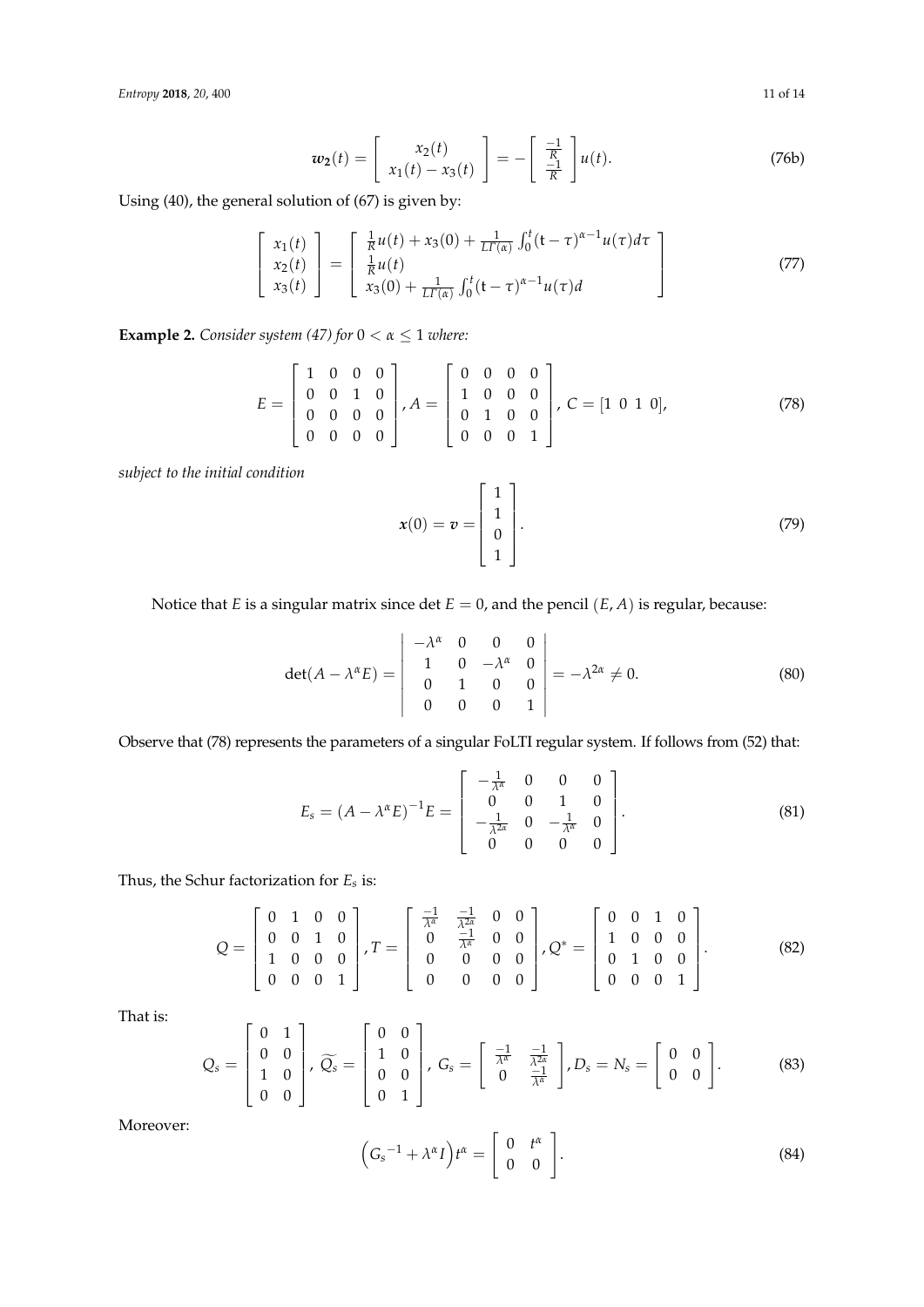Using (65), the general solution is given by:

$$
\mathbf{x}(t) = Q_s E_{\alpha,1} \left( \left( G_s^{-1} + \lambda^{\alpha} I \right) t^{\alpha} \right) Q_s^* \mathbf{v} = \begin{bmatrix} 0 & 1 \\ 0 & 0 \\ 1 & 0 \\ 0 & 0 \end{bmatrix} \left[ \sum_{k=0}^{\infty} \frac{\begin{bmatrix} 0 & t^{\alpha} \\ 0 & 0 \end{bmatrix}^{k}}{\Gamma(k\alpha+1)} \right] \begin{bmatrix} 0 & 0 & 1 & 0 \\ 1 & 0 & 0 & 0 \\ 1 & 0 & 0 & 0 \end{bmatrix} \begin{bmatrix} 1 \\ 1 \\ 0 \\ 1 \end{bmatrix}.
$$
 (85)

Now, since:

$$
\begin{bmatrix} 0 & t^{\alpha} \\ 0 & 0 \end{bmatrix}^{k} = 0, k = 2, 3, 4, ...
$$
 (86)

Thus, (85) reduces to:

$$
\boldsymbol{x}(t) = \begin{bmatrix} 0 & 0 & \frac{t^{\alpha}}{\Gamma(\alpha+1)} & 0 \end{bmatrix}^{\mathrm{T}}
$$
 (87)

Finally, from (77) and (87),  $y(t) = Cx(t) = \frac{t^4}{\Gamma(\alpha - 1)}$  $\frac{r^{\alpha}}{\Gamma(\alpha+1)}$ .

# **7. Conclusions**

The general solution of FoLTI continuous systems is introduced in the sense of the Caputo definition of fractional order derivative using the Adomian Decomposition Method (ADM). The same approach is extended to obtain the general solution of singular FoLTI continuous systems with regular pencils. This approach benefits from the structure of the canonical form of the system state matrices. Using the Schur decomposition, the system matrices were transformed to separate the static variables from the dynamic variables. Hence, a recursive technique is implemented to uniquely define the general solutions of both the dynamic and the static parts of the system. The case of singular FoLTI systems with singular pencils is left for further development.

**Author Contributions:** Authors had equal contributions in the paper. All authors have read and approved the final manuscript.

**Acknowledgments:** The authors thank the referees for their careful reading and valuable comments.

**Conflicts of Interest:** The authors declare no conflicts of interest.

## **References**

- 1. Das, S. *Functional Fractional Calculus for System Identification and Controls*; Springer: Berlin, Germany, 2008.
- 2. Debnath, L. Recent applications of fractional calculus to science and engineering. *Int. J. Math. Math. Sci.* **2003**, *54*, 3413–3442. [CrossRef]
- 3. Oustaloup, A.; le Lay, L.; Mathieu, B. Identification of non-integer order system in the time domain. In Proceedings of the IEEE CESA'96, SMC IMACS Multiconference, Computational Engineering in Systems Application, Symposium on Control, Optimization and Supervision, Lille, France, 9–12 July 1996.
- 4. El-Khazali, R. Discretization of Fractional-Order Differentiators and Integrators. *IFAC Proc. Vol.* **2014**, *47*, 2016–2021. [CrossRef]
- 5. El-Khazali, R. On the biquadratic approximation of fractional-order Laplacian operators. *Analog Integr. Circuits Signal Process.* **2015**, *82*, 503–517. [CrossRef]
- 6. Ahmad, W.M.; El-Khazali, R.; Al-Assaf, Y. Stabilization of generalized fractional order chaotic systems using state feedback control. *Chaos Solitons Fractals* **2004**, *22*, 141–150. [CrossRef]
- 7. EL-Khazali, R. On the state space modeling of fractional systems. *IFAC Proc. Vol.* **2006**, *39*, 499–504. [CrossRef]
- 8. Trigeassou, J.-C.; Maamri, N. State space modeling of fractional differential equations and the initial condition problem. In Proceedings of the 6th International Multi-Conference on Systems, Signals and Devices, Djerba, Tunisia, 23–26 March 2009.
- 9. Podlubny, I. *Fractional Differential Equations*; Academic Press: San Diego, CA, USA, 1999.
- 10. Oldham, K.B.; Spanier, J. *The Fractional Calculus*; Academic Press: New York, NY, USA, 1974.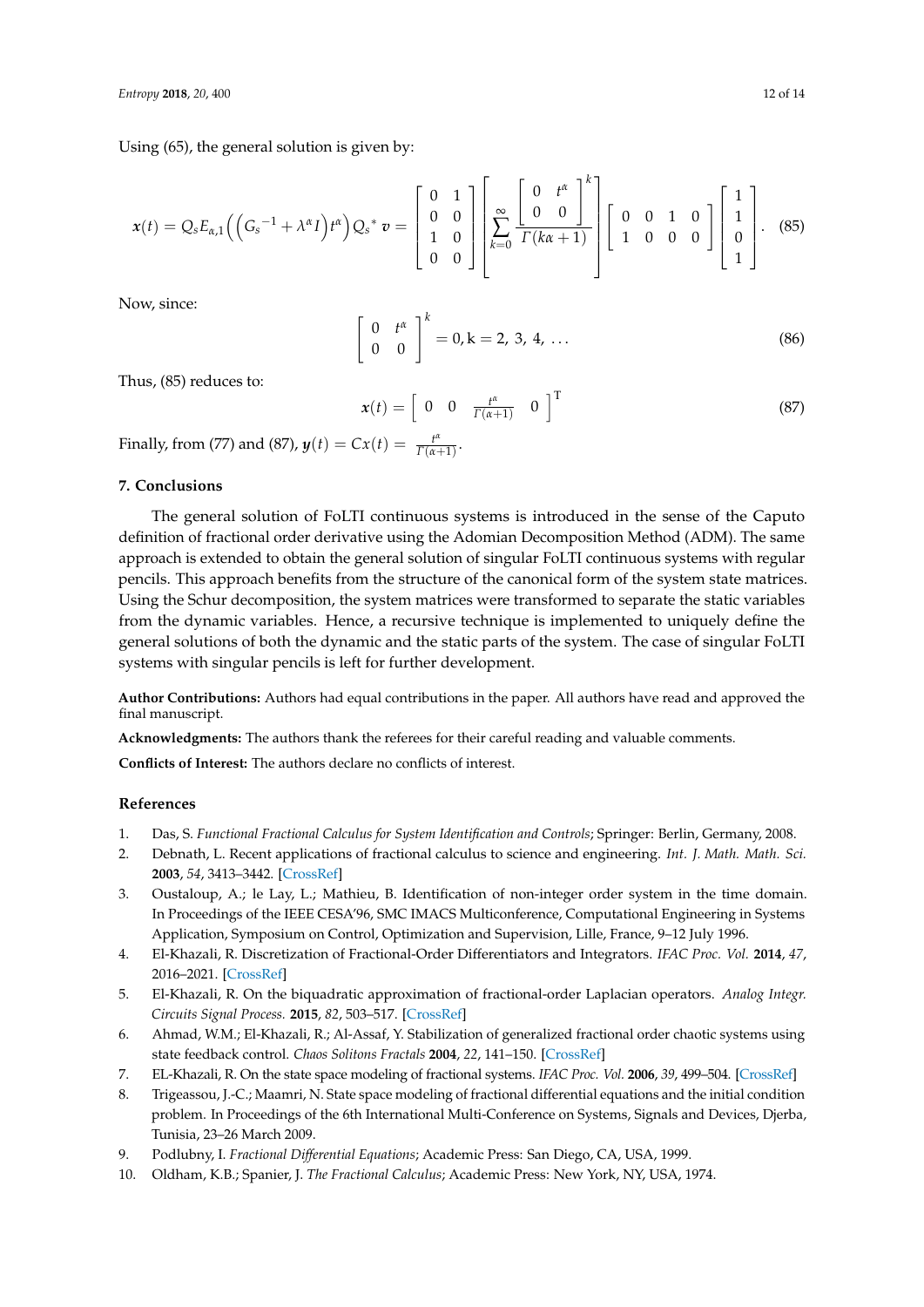- 11. Ahmad, W.M.; EL-Khazali, R. Fractional-order dynamical models of love. *Chaos Solitons Fractals* **2007**, *33*, 1367–1375. [CrossRef]
- 12. Alsedá, L.L.; Cushing, J.M.; Elaydi, S.; Pinto, A.A. Difference Equations, Discrete Dynamical Systems and Applications. In *Proceedings in Mathematics and Statistics*; Springer: Berlin, Germany, 2016.
- 13. Gandomi, A.H.; Yun, G.J.; Yang, X.S.; Talatahari, S. Chaos-enhanced accelerated particle swarm optimization. *Commun. Nonlinear Sci. Numer. Simul.* **2013**, *18*, 327–340. [CrossRef]
- 14. Cánovas, J.S.; Muñoz-Guillermo, M. On the complexity of economic dynamics: An approach through topological entropy. *Chaos Soliton Fractals* **2017**, *103*, 163–176. [CrossRef]
- 15. Torres, H.R.; Queirós, S.; Morais, P.; Oliveira, B.; Fonseca, J.C.; Vilaca, J.L. Kidney segmentation in ultrasound magnetic resonance and computed tomography images: A. systematic review. *Comput. Methods Programs Biomed.* **2018**, *157*, 49–67. [CrossRef] [PubMed]
- 16. Jalab, H.A.; Ibrahim, R.W.; Ahmed, A. Image denoising algorithm based on the convolution of fractional tsallis entropy with the riesz fractional derivative. *Neural Comput. Appl.* **2017**, *28*, 217–223. [CrossRef]
- 17. Kilbas, A.A.; Srivastava, H.M.; Trujillo, J.J. *Theory and Applications of Fractional Differential Equations*; Elsevier: Amsterdam, The Netherlands, 2006.
- 18. Al-Zhour, Z. Efficient solutions of coupled matrix and matrix differential equations. *Intell. Control Autom.* **2012**, *3*, 176–187. [CrossRef]
- 19. Campbell, S. *Singular Systems of Differential Equations II*; Pitman: London, UK, 1982.
- 20. Kablar, N.; Lj, D. Debeljkovic, Finite-time stability of time varying linear singular systems. In Proceedings of the 37th IEEE Conference on Decision and Control, Tampa, FL, USA, 18 December 1998; pp. 3831–3836.
- 21. Takaba, T.; Morihira, N.; Katayama, K. A generalized Lyapunov theorem for descriptor system. *Syst. Control Lett.* **1995**, *24*, 49–51. [CrossRef]
- 22. Shahzad, A.; Jones, B.L.; Kerrigan, E.C.; Constantinides, G.A. An efficient algorithm for the solution of a coupled Sylvester equation appearing in descriptor systems. *Automatica* **2011**, *47*, 244–248. [CrossRef]
- 23. Junsheng, D.; Jianye, A.; Mingyu, X. Solution of system of fractional differential equations by Adomian decomposition method. *Appl. Math. J. Chin. Univ. Ser. B* **2007**, *22*, 7–12.
- 24. Gaxiola, G.; Bernal-Jaquez, R. Applying Adomian Decomposition Method to Solve Burgess Equation with a Non-linear Source. *Int. J. Appl. Comput. Math* **2017**, *3*, 213–224. [CrossRef]
- 25. Dassios, I. Optimal Solutions for non-consistent Singular Linear Systems of Fractional Nabla Difference Equations. *Circuits Syst. Signal Process.* **2015**, *34*, 1769–1797. [CrossRef]
- 26. Dassios, I.; Baleanu, D.I. Duality of singular linear systems of fractional nabla difference equations. *Appl. Math. Model.* **2015**, *39*, 4180–4195. [CrossRef]
- 27. Dassios, I.; Baleanu, D.; Kalogeropoulos, G. On non-homogeneous singular systems of fractional nabla difference equations. *Appl. Math. Comput.* **2014**, *227*, 112–131. [CrossRef]
- 28. Ibnbadis, A. *Contribution to Analysis and Control of Linear Singular Fractional-Order Systems*; Ministry of Higher Education and Scientific Research: Algiers, Algeria, 2017.
- 29. Dai, L. *Lecture Notes in Control and Information Sciences, The Theory of Matrices*; Springer: Berlin, Germany; New York, NY, USA, 1989; Volume 2.
- 30. Kailath, T. *Linear Systems, Information and Systems Sciences Series*; Prentice Hall: Englewood Cliffs, NJ, USA, 1980.
- 31. Kagstrom, B. A perturbation analysis of the generalized Sylvester equation. *SIAM J. Matrix Anal. Appl.* **1994**, *15*, 1045–1060. [CrossRef]
- 32. Caputo, M. Linear models of dissipation whose Q is almost frequency independent: Part II. *Geophys. J. Int.* **1967**, *13*, 529–539. [CrossRef]
- 33. Kaczorek, T.; Rogowski, K. *Fractional Linear Systems and Electrical Circuits*; Springer International Publishing: Cham, Switzerland, 2015.
- 34. Al-Zhour, Z. The general solutions of singular and non-singular matrix fractional time-varying descriptor systems with constant coefficient matrices in Caputo sense. *Alex. Eng. J.* **2016**, *55*, 1675–1681. [CrossRef]
- 35. Kaczorek, T. Singular fractional continuous-time and discrete-time linear systems. *Acta Mech. Automat.* **2013**, *7*, 26–33. [CrossRef]
- 36. Jones, B.L.; Kerrigan, E.C.; Morrison, J.F. A modeling and filtering framework for the semi-discretized Navier-Stokes equations. In Proceedings of the European Control Conference, Budapest, Hungary, 23–26 August 2009; pp. 138–143.